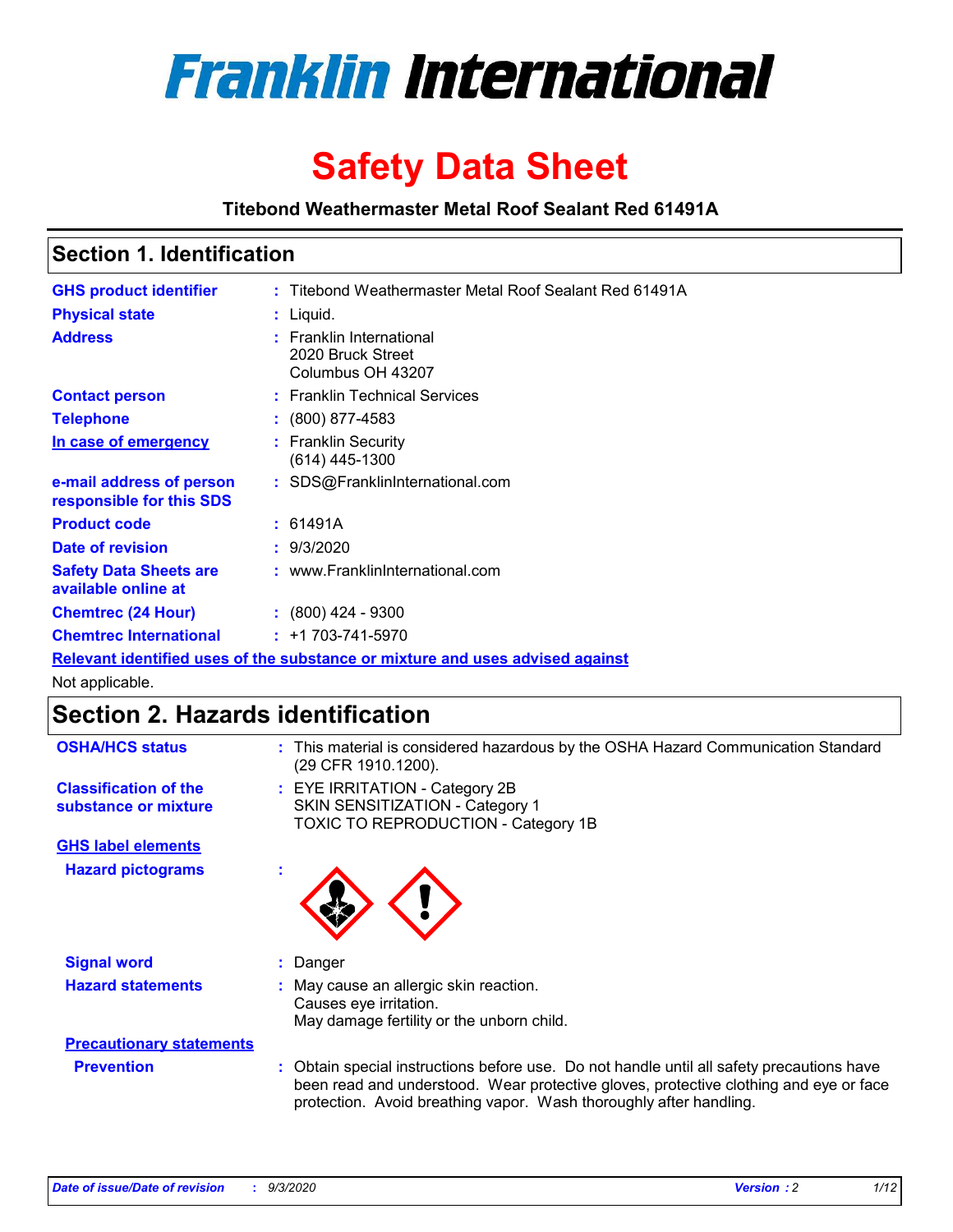### **Section 2. Hazards identification**

| <b>Response</b>                            | : IF exposed or concerned: Get medical advice or attention. Wash contaminated clothing<br>before reuse. IF ON SKIN: Wash with plenty of water. IF IN EYES: Rinse cautiously<br>with water for several minutes. Remove contact lenses, if present and easy to do.<br>Continue rinsing. If eye irritation persists: Get medical advice or attention. |
|--------------------------------------------|----------------------------------------------------------------------------------------------------------------------------------------------------------------------------------------------------------------------------------------------------------------------------------------------------------------------------------------------------|
| <b>Storage</b>                             | : Store locked up.                                                                                                                                                                                                                                                                                                                                 |
| <b>Disposal</b>                            | : Dispose of contents and container in accordance with all local, regional, national and<br>international regulations.                                                                                                                                                                                                                             |
| <b>Hazards not otherwise</b><br>classified | : Product generates methanol during cure.                                                                                                                                                                                                                                                                                                          |

# **Section 3. Composition/information on ingredients**

| <b>Substance/mixture</b> | Mixture |
|--------------------------|---------|
|                          |         |

| <b>Ingredient name</b>       | $\frac{9}{6}$ | <b>CAS number</b> |
|------------------------------|---------------|-------------------|
| 3-aminopropyltriethoxysilane | ≤3            | 919-30-2          |
| Dibutyltin dilaurate         | ∣≤0.3         | 77-58-7           |

Any concentration shown as a range is to protect confidentiality or is due to batch variation.

**There are no additional ingredients present which, within the current knowledge of the supplier and in the concentrations applicable, are classified as hazardous to health or the environment and hence require reporting in this section.**

**Occupational exposure limits, if available, are listed in Section 8.**

### **Section 4. First aid measures**

| <b>Description of necessary first aid measures</b> |                                                                                                                                                                                                                                                                                                                                                                                                                                                                                                                                                                                                                                                                                                                                                                           |
|----------------------------------------------------|---------------------------------------------------------------------------------------------------------------------------------------------------------------------------------------------------------------------------------------------------------------------------------------------------------------------------------------------------------------------------------------------------------------------------------------------------------------------------------------------------------------------------------------------------------------------------------------------------------------------------------------------------------------------------------------------------------------------------------------------------------------------------|
| <b>Eye contact</b>                                 | : Immediately flush eyes with plenty of water, occasionally lifting the upper and lower<br>eyelids. Check for and remove any contact lenses. Continue to rinse for at least 10<br>minutes. If irritation persists, get medical attention.                                                                                                                                                                                                                                                                                                                                                                                                                                                                                                                                 |
| <b>Inhalation</b>                                  | : Remove victim to fresh air and keep at rest in a position comfortable for breathing. If<br>not breathing, if breathing is irregular or if respiratory arrest occurs, provide artificial<br>respiration or oxygen by trained personnel. It may be dangerous to the person providing<br>aid to give mouth-to-mouth resuscitation. Get medical attention. If unconscious, place<br>in recovery position and get medical attention immediately. Maintain an open airway.<br>Loosen tight clothing such as a collar, tie, belt or waistband. In case of inhalation of<br>decomposition products in a fire, symptoms may be delayed. The exposed person may<br>need to be kept under medical surveillance for 48 hours.                                                       |
| <b>Skin contact</b>                                | : Wash with plenty of soap and water. Remove contaminated clothing and shoes. Wash<br>contaminated clothing thoroughly with water before removing it, or wear gloves.<br>Continue to rinse for at least 10 minutes. Get medical attention. In the event of any<br>complaints or symptoms, avoid further exposure. Wash clothing before reuse. Clean<br>shoes thoroughly before reuse.                                                                                                                                                                                                                                                                                                                                                                                     |
| <b>Ingestion</b>                                   | : Wash out mouth with water. Remove dentures if any. Remove victim to fresh air and<br>keep at rest in a position comfortable for breathing. If material has been swallowed and<br>the exposed person is conscious, give small quantities of water to drink. Stop if the<br>exposed person feels sick as vomiting may be dangerous. Do not induce vomiting<br>unless directed to do so by medical personnel. If vomiting occurs, the head should be<br>kept low so that vomit does not enter the lungs. Get medical attention. Never give<br>anything by mouth to an unconscious person. If unconscious, place in recovery position<br>and get medical attention immediately. Maintain an open airway. Loosen tight clothing<br>such as a collar, tie, belt or waistband. |
| Most important symptoms/effects, acute and delayed |                                                                                                                                                                                                                                                                                                                                                                                                                                                                                                                                                                                                                                                                                                                                                                           |
| <b>Potential acute health effects</b>              |                                                                                                                                                                                                                                                                                                                                                                                                                                                                                                                                                                                                                                                                                                                                                                           |
| <b>Eye contact</b>                                 | : May cause eye irritation.                                                                                                                                                                                                                                                                                                                                                                                                                                                                                                                                                                                                                                                                                                                                               |
| <b>Inhalation</b>                                  | : No known significant effects or critical hazards.                                                                                                                                                                                                                                                                                                                                                                                                                                                                                                                                                                                                                                                                                                                       |
|                                                    |                                                                                                                                                                                                                                                                                                                                                                                                                                                                                                                                                                                                                                                                                                                                                                           |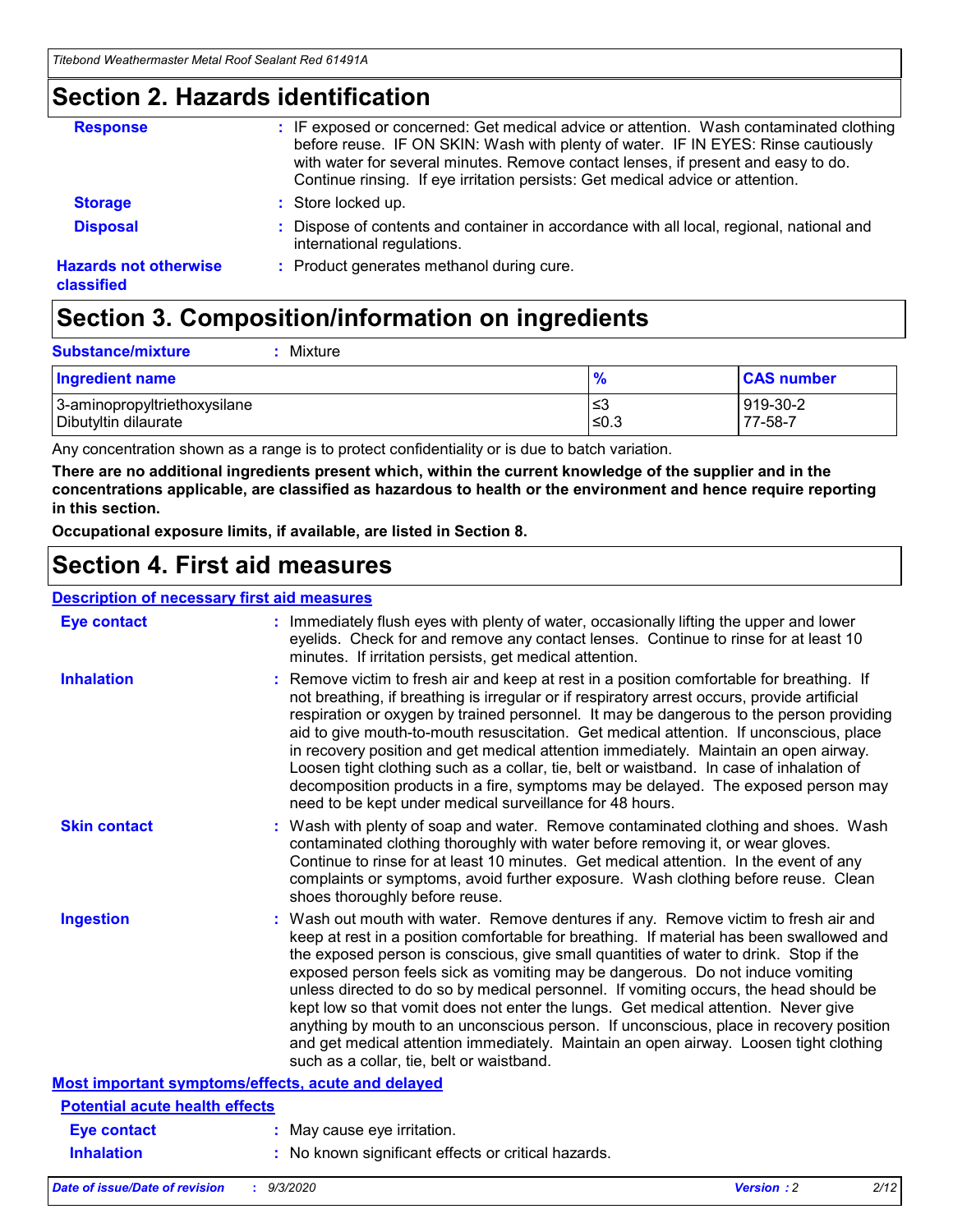| Titebond Weathermaster Metal Roof Sealant Red 61491A |                                                                                                                                                                                                                                                                                                                                                                                                               |  |  |  |
|------------------------------------------------------|---------------------------------------------------------------------------------------------------------------------------------------------------------------------------------------------------------------------------------------------------------------------------------------------------------------------------------------------------------------------------------------------------------------|--|--|--|
| <b>Section 4. First aid measures</b>                 |                                                                                                                                                                                                                                                                                                                                                                                                               |  |  |  |
| <b>Skin contact</b>                                  | : May cause skin irritation.                                                                                                                                                                                                                                                                                                                                                                                  |  |  |  |
| <b>Ingestion</b>                                     | : No known significant effects or critical hazards.                                                                                                                                                                                                                                                                                                                                                           |  |  |  |
| <b>Over-exposure signs/symptoms</b>                  |                                                                                                                                                                                                                                                                                                                                                                                                               |  |  |  |
| <b>Eye contact</b>                                   | : Adverse symptoms may include the following:<br>irritation<br>watering<br>redness                                                                                                                                                                                                                                                                                                                            |  |  |  |
| <b>Inhalation</b>                                    | : Adverse symptoms may include the following:<br>reduced fetal weight<br>increase in fetal deaths<br>skeletal malformations                                                                                                                                                                                                                                                                                   |  |  |  |
| <b>Skin contact</b>                                  | : Adverse symptoms may include the following:<br>irritation<br>redness<br>reduced fetal weight<br>increase in fetal deaths<br>skeletal malformations                                                                                                                                                                                                                                                          |  |  |  |
| <b>Ingestion</b>                                     | Adverse symptoms may include the following:<br>reduced fetal weight<br>increase in fetal deaths<br>skeletal malformations                                                                                                                                                                                                                                                                                     |  |  |  |
|                                                      | Indication of immediate medical attention and special treatment needed, if necessary                                                                                                                                                                                                                                                                                                                          |  |  |  |
| <b>Notes to physician</b>                            | : In case of inhalation of decomposition products in a fire, symptoms may be delayed.<br>The exposed person may need to be kept under medical surveillance for 48 hours.                                                                                                                                                                                                                                      |  |  |  |
| <b>Specific treatments</b>                           | : No specific treatment.                                                                                                                                                                                                                                                                                                                                                                                      |  |  |  |
| <b>Protection of first-aiders</b>                    | No action shall be taken involving any personal risk or without suitable training. If it is<br>suspected that fumes are still present, the rescuer should wear an appropriate mask or<br>self-contained breathing apparatus. It may be dangerous to the person providing aid to<br>give mouth-to-mouth resuscitation. Wash contaminated clothing thoroughly with water<br>before removing it, or wear gloves. |  |  |  |
| See toxicological information (Section 11)           |                                                                                                                                                                                                                                                                                                                                                                                                               |  |  |  |

### **Section 5. Fire-fighting measures**

| <b>Extinguishing media</b>                               |                                                                                                                                                                                                     |  |
|----------------------------------------------------------|-----------------------------------------------------------------------------------------------------------------------------------------------------------------------------------------------------|--|
| <b>Suitable extinguishing</b><br>media                   | : Use an extinguishing agent suitable for the surrounding fire.                                                                                                                                     |  |
| <b>Unsuitable extinguishing</b><br>media                 | : None known.                                                                                                                                                                                       |  |
| <b>Specific hazards arising</b><br>from the chemical     | : In a fire or if heated, a pressure increase will occur and the container may burst.                                                                                                               |  |
| <b>Hazardous thermal</b><br>decomposition products       | : Decomposition products may include the following materials:<br>carbon dioxide<br>carbon monoxide<br>nitrogen oxides<br>metal oxide/oxides                                                         |  |
| <b>Special protective actions</b><br>for fire-fighters   | : Promptly isolate the scene by removing all persons from the vicinity of the incident if<br>there is a fire. No action shall be taken involving any personal risk or without suitable<br>training. |  |
| <b>Special protective</b><br>equipment for fire-fighters | Fire-fighters should wear appropriate protective equipment and self-contained breathing<br>apparatus (SCBA) with a full face-piece operated in positive pressure mode.                              |  |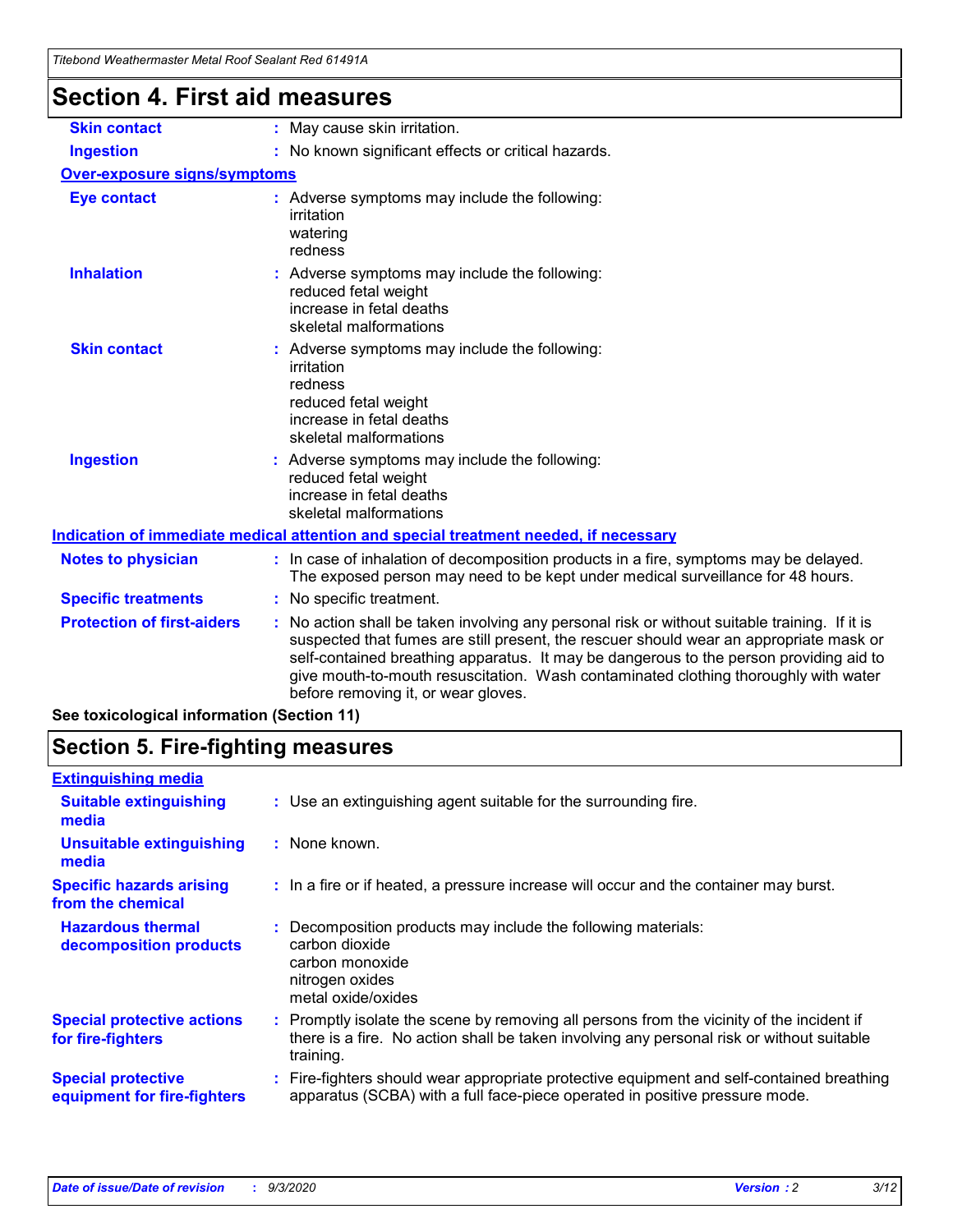### **Section 6. Accidental release measures**

|                                                              | Personal precautions, protective equipment and emergency procedures                                                                                                                                                                                                                                                                                                                                                                                                                                                                                                                                                                                                                                          |  |  |  |
|--------------------------------------------------------------|--------------------------------------------------------------------------------------------------------------------------------------------------------------------------------------------------------------------------------------------------------------------------------------------------------------------------------------------------------------------------------------------------------------------------------------------------------------------------------------------------------------------------------------------------------------------------------------------------------------------------------------------------------------------------------------------------------------|--|--|--|
| For non-emergency<br>personnel                               | : No action shall be taken involving any personal risk or without suitable training.<br>Evacuate surrounding areas. Keep unnecessary and unprotected personnel from<br>entering. Do not touch or walk through spilled material. Avoid breathing vapor or mist.<br>Provide adequate ventilation. Wear appropriate respirator when ventilation is<br>inadequate. Put on appropriate personal protective equipment.                                                                                                                                                                                                                                                                                             |  |  |  |
| For emergency responders                                     | : If specialized clothing is required to deal with the spillage, take note of any information in<br>Section 8 on suitable and unsuitable materials. See also the information in "For non-<br>emergency personnel".                                                                                                                                                                                                                                                                                                                                                                                                                                                                                           |  |  |  |
| <b>Environmental precautions</b>                             | : Avoid dispersal of spilled material and runoff and contact with soil, waterways, drains<br>and sewers. Inform the relevant authorities if the product has caused environmental<br>pollution (sewers, waterways, soil or air).                                                                                                                                                                                                                                                                                                                                                                                                                                                                              |  |  |  |
| <b>Methods and materials for containment and cleaning up</b> |                                                                                                                                                                                                                                                                                                                                                                                                                                                                                                                                                                                                                                                                                                              |  |  |  |
| <b>Small spill</b>                                           | : Stop leak if without risk. Move containers from spill area. Dilute with water and mop up<br>if water-soluble. Alternatively, or if water-insoluble, absorb with an inert dry material and<br>place in an appropriate waste disposal container. Dispose of via a licensed waste<br>disposal contractor.                                                                                                                                                                                                                                                                                                                                                                                                     |  |  |  |
| <b>Large spill</b>                                           | : Stop leak if without risk. Move containers from spill area. Approach release from<br>upwind. Prevent entry into sewers, water courses, basements or confined areas. Wash<br>spillages into an effluent treatment plant or proceed as follows. Contain and collect<br>spillage with non-combustible, absorbent material e.g. sand, earth, vermiculite or<br>diatomaceous earth and place in container for disposal according to local regulations<br>(see Section 13). Dispose of via a licensed waste disposal contractor. Contaminated<br>absorbent material may pose the same hazard as the spilled product. Note: see<br>Section 1 for emergency contact information and Section 13 for waste disposal. |  |  |  |

### **Section 7. Handling and storage**

#### **Precautions for safe handling**

| <b>Protective measures</b>                                                       | : Put on appropriate personal protective equipment (see Section 8). Persons with a<br>history of skin sensitization problems should not be employed in any process in which<br>this product is used. Avoid exposure - obtain special instructions before use. Avoid<br>exposure during pregnancy. Do not handle until all safety precautions have been read<br>and understood. Do not get in eyes or on skin or clothing. Do not ingest. Avoid<br>breathing vapor or mist. If during normal use the material presents a respiratory hazard,<br>use only with adequate ventilation or wear appropriate respirator. Keep in the original<br>container or an approved alternative made from a compatible material, kept tightly<br>closed when not in use. Empty containers retain product residue and can be hazardous.<br>Do not reuse container. |
|----------------------------------------------------------------------------------|--------------------------------------------------------------------------------------------------------------------------------------------------------------------------------------------------------------------------------------------------------------------------------------------------------------------------------------------------------------------------------------------------------------------------------------------------------------------------------------------------------------------------------------------------------------------------------------------------------------------------------------------------------------------------------------------------------------------------------------------------------------------------------------------------------------------------------------------------|
| <b>Advice on general</b><br>occupational hygiene                                 | : Eating, drinking and smoking should be prohibited in areas where this material is<br>handled, stored and processed. Workers should wash hands and face before eating,<br>drinking and smoking. Remove contaminated clothing and protective equipment before<br>entering eating areas. See also Section 8 for additional information on hygiene<br>measures.                                                                                                                                                                                                                                                                                                                                                                                                                                                                                    |
| <b>Conditions for safe storage,</b><br>including any<br><i>incompatibilities</i> | Store between the following temperatures: 0 to $120^{\circ}$ C (32 to $248^{\circ}$ F). Store in<br>accordance with local regulations. Store in original container protected from direct<br>sunlight in a dry, cool and well-ventilated area, away from incompatible materials (see<br>Section 10) and food and drink. Store locked up. Keep container tightly closed and<br>sealed until ready for use. Containers that have been opened must be carefully<br>resealed and kept upright to prevent leakage. Do not store in unlabeled containers.<br>Use appropriate containment to avoid environmental contamination. See Section 10 for<br>incompatible materials before handling or use.                                                                                                                                                     |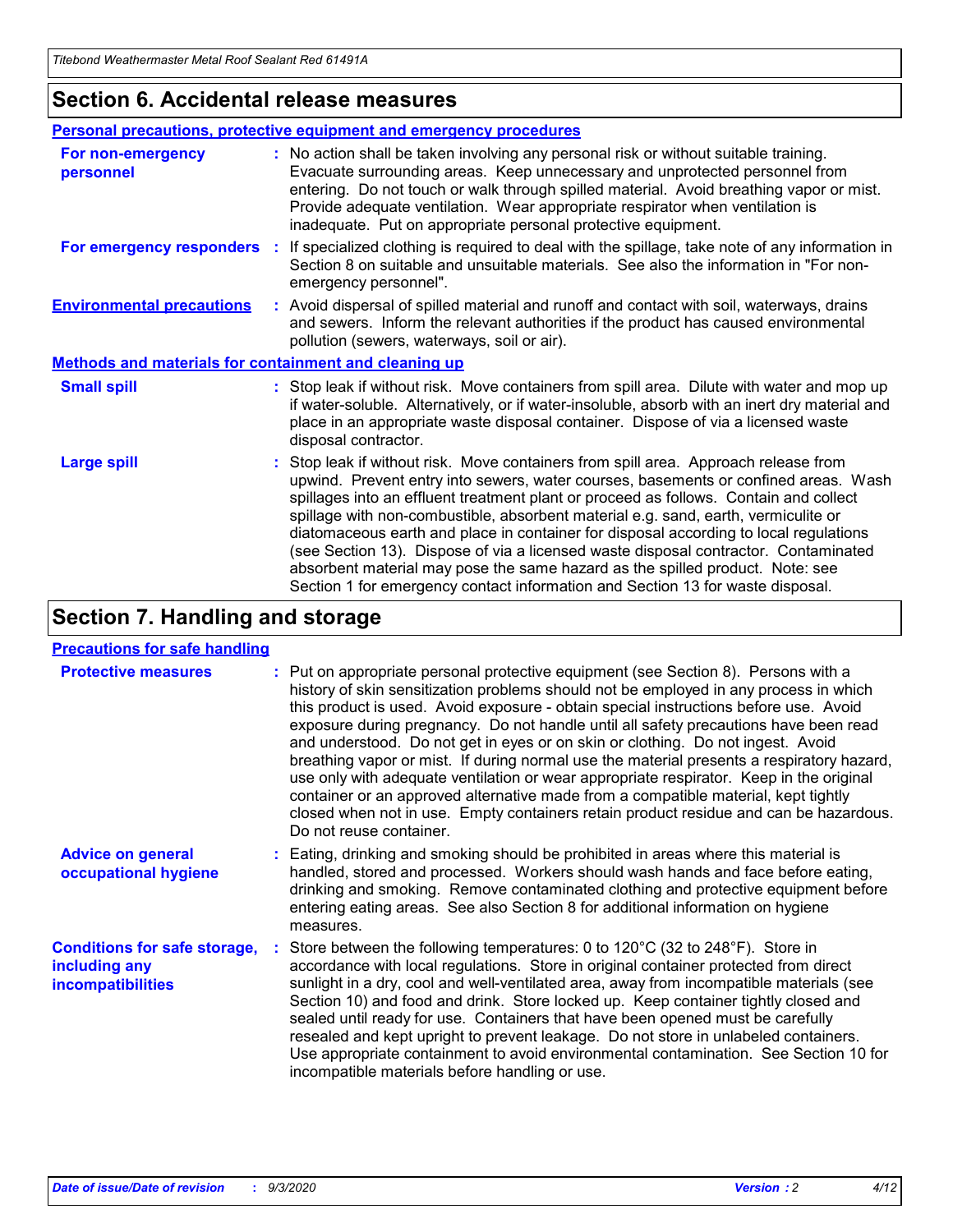# **Section 8. Exposure controls/personal protection**

#### **Control parameters**

#### **Occupational exposure limits**

| <b>Ingredient name</b>                               |    |                        | <b>Exposure limits</b>                                                                                                                                                                                                                                                                                                                                                                                                                                                                                                                                                                                                 |
|------------------------------------------------------|----|------------------------|------------------------------------------------------------------------------------------------------------------------------------------------------------------------------------------------------------------------------------------------------------------------------------------------------------------------------------------------------------------------------------------------------------------------------------------------------------------------------------------------------------------------------------------------------------------------------------------------------------------------|
| 3-aminopropyltriethoxysilane<br>Dibutyltin dilaurate |    |                        | None.<br>ACGIH TLV (United States, 3/2020). Absorbed through skin.<br>Notes: as Sn<br>TWA: $0.1 \text{ mg/m}^3$ , (as Sn) 8 hours.<br>STEL: 0.2 mg/m <sup>3</sup> , (as Sn) 15 minutes.<br>NIOSH REL (United States, 10/2016). Absorbed through skin.<br>Notes: as Sn<br>TWA: 0.1 mg/m <sup>3</sup> , (as Sn) 10 hours.<br>OSHA PEL (United States, 5/2018). Notes: as Sn<br>TWA: 0.1 mg/m <sup>3</sup> , (as Sn) 8 hours.<br>OSHA PEL 1989 (United States, 3/1989). Absorbed through skin.<br>Notes: measured as Sn<br>TWA: 0.1 mg/m <sup>3</sup> , (measured as Sn) 8 hours. Form: Organic                           |
| <b>Appropriate engineering</b><br>controls           |    |                        | : If user operations generate dust, fumes, gas, vapor or mist, use process enclosures,<br>local exhaust ventilation or other engineering controls to keep worker exposure to<br>airborne contaminants below any recommended or statutory limits.                                                                                                                                                                                                                                                                                                                                                                       |
| <b>Environmental exposure</b><br>controls            |    |                        | Emissions from ventilation or work process equipment should be checked to ensure<br>they comply with the requirements of environmental protection legislation. In some<br>cases, fume scrubbers, filters or engineering modifications to the process equipment<br>will be necessary to reduce emissions to acceptable levels.                                                                                                                                                                                                                                                                                          |
| <b>Individual protection measures</b>                |    |                        |                                                                                                                                                                                                                                                                                                                                                                                                                                                                                                                                                                                                                        |
| <b>Hygiene measures</b>                              |    |                        | : Wash hands, forearms and face thoroughly after handling chemical products, before<br>eating, smoking and using the lavatory and at the end of the working period.<br>Appropriate techniques should be used to remove potentially contaminated clothing.<br>Contaminated work clothing should not be allowed out of the workplace. Wash<br>contaminated clothing before reusing. Ensure that eyewash stations and safety<br>showers are close to the workstation location.                                                                                                                                            |
| <b>Eye/face protection</b>                           |    |                        | Safety eyewear complying with an approved standard should be used when a risk<br>assessment indicates this is necessary to avoid exposure to liquid splashes, mists,<br>gases or dusts. If contact is possible, the following protection should be worn, unless<br>the assessment indicates a higher degree of protection: chemical splash goggles.                                                                                                                                                                                                                                                                    |
| <b>Skin protection</b>                               |    |                        |                                                                                                                                                                                                                                                                                                                                                                                                                                                                                                                                                                                                                        |
| <b>Hand protection</b>                               |    |                        | : Chemical-resistant, impervious gloves complying with an approved standard should be<br>worn at all times when handling chemical products if a risk assessment indicates this is<br>necessary. Considering the parameters specified by the glove manufacturer, check<br>during use that the gloves are still retaining their protective properties. It should be<br>noted that the time to breakthrough for any glove material may be different for different<br>glove manufacturers. In the case of mixtures, consisting of several substances, the<br>protection time of the gloves cannot be accurately estimated. |
| <b>Body protection</b>                               |    | handling this product. | Personal protective equipment for the body should be selected based on the task being<br>performed and the risks involved and should be approved by a specialist before                                                                                                                                                                                                                                                                                                                                                                                                                                                |
| <b>Other skin protection</b>                         |    |                        | : Appropriate footwear and any additional skin protection measures should be selected<br>based on the task being performed and the risks involved and should be approved by a<br>specialist before handling this product.                                                                                                                                                                                                                                                                                                                                                                                              |
| <b>Respiratory protection</b>                        | ÷. | aspects of use.        | Based on the hazard and potential for exposure, select a respirator that meets the<br>appropriate standard or certification. Respirators must be used according to a<br>respiratory protection program to ensure proper fitting, training, and other important                                                                                                                                                                                                                                                                                                                                                         |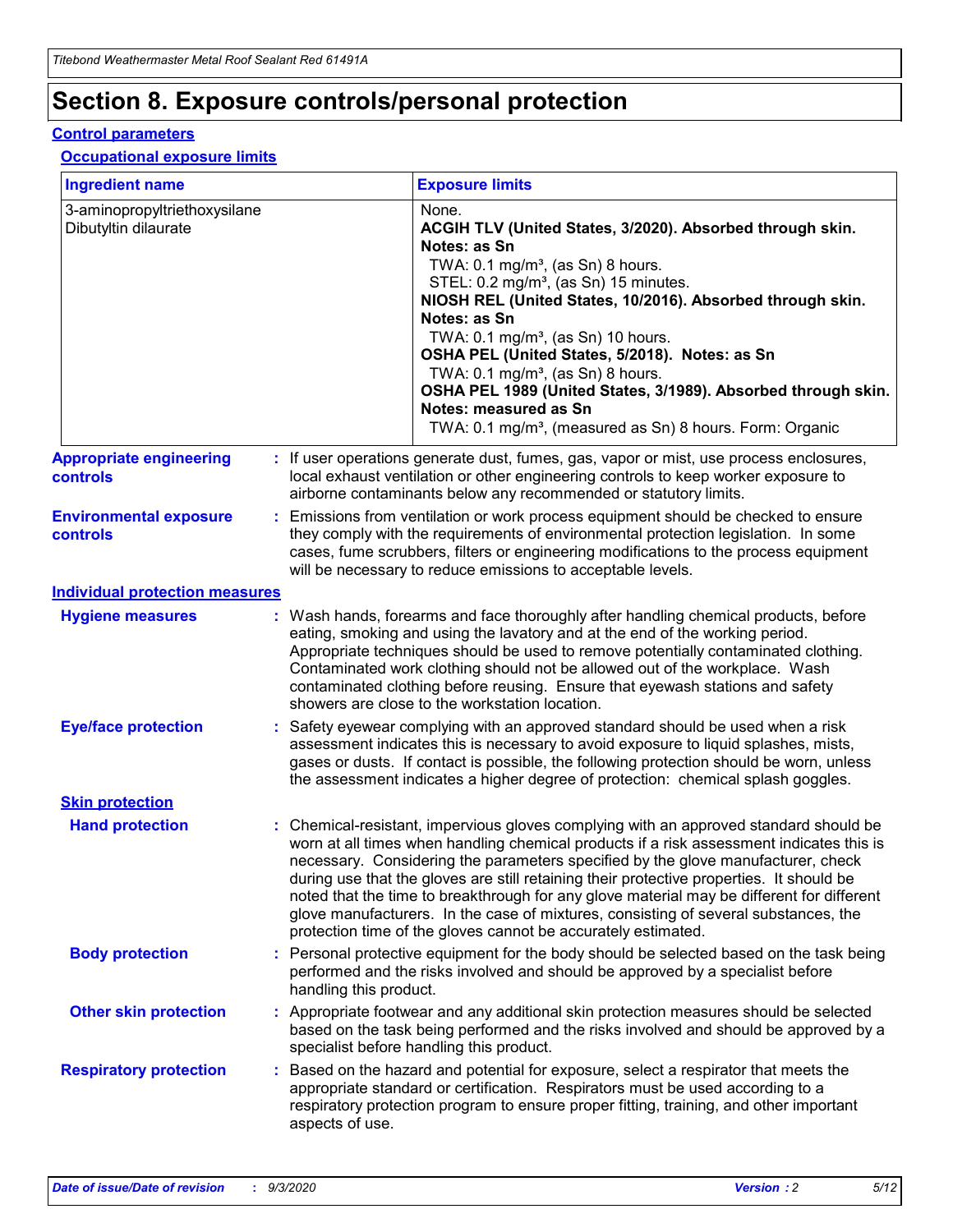### **Section 9. Physical and chemical properties**

#### **Appearance**

| <b>Physical state</b>                             |   | : Liquid. [Paste.]                                              |
|---------------------------------------------------|---|-----------------------------------------------------------------|
| <b>Color</b>                                      |   | Red.                                                            |
| Odor                                              |   | Characteristic.                                                 |
| <b>Odor threshold</b>                             | ÷ | Not available.                                                  |
| рH                                                |   | Not applicable.                                                 |
| <b>Melting point</b>                              |   | : Not available.                                                |
| <b>Boiling point</b>                              |   | >200°C (>392°F)                                                 |
| <b>Flash point</b>                                |   | Closed cup: >200°C (>392°F) [Setaflash.]                        |
| <b>Evaporation rate</b>                           |   | $:$ >1 (butyl acetate = 1)                                      |
| <b>Flammability (solid, gas)</b>                  |   | : Not available.                                                |
| Lower and upper explosive<br>(flammable) limits   |   | : Not available.                                                |
| <b>VOC (less water, less)</b><br>exempt solvents) |   | : 0 g/l                                                         |
| <b>Volatility</b>                                 |   | $: 0\%$ (w/w)                                                   |
| <b>Vapor density</b>                              |   | Not available.                                                  |
| <b>Relative density</b>                           |   | $\mathbf{1}$ $\mathbf{\sqrt{432}}$                              |
| <b>Solubility</b>                                 |   | Insoluble in the following materials: cold water and hot water. |
| <b>Solubility in water</b>                        |   | Not available.                                                  |
| <b>Partition coefficient: n-</b><br>octanol/water |   | $:$ Not available.                                              |
| <b>Auto-ignition temperature</b>                  |   | : Not available.                                                |
| <b>Decomposition temperature</b>                  |   | : Not available.                                                |
| <b>Viscosity</b>                                  |   | $:$ Not available.                                              |

### **Section 10. Stability and reactivity**

| <b>Reactivity</b>                            |    | : No specific test data related to reactivity available for this product or its ingredients.            |
|----------------------------------------------|----|---------------------------------------------------------------------------------------------------------|
| <b>Chemical stability</b>                    |    | : The product is stable.                                                                                |
| <b>Possibility of hazardous</b><br>reactions |    | : Under normal conditions of storage and use, hazardous reactions will not occur.                       |
| <b>Conditions to avoid</b>                   |    | : No specific data.                                                                                     |
| <b>Incompatible materials</b>                | ٠. | No specific data.                                                                                       |
| <b>Hazardous decomposition</b><br>products   | ÷. | Under normal conditions of storage and use, hazardous decomposition products should<br>not be produced. |

### **Section 11. Toxicological information**

#### **Information on toxicological effects**

#### **Acute toxicity**

| <b>Product/ingredient name</b> | <b>Result</b>           | <b>Species</b> | <b>Dose</b>                | <b>Exposure</b> |
|--------------------------------|-------------------------|----------------|----------------------------|-----------------|
| 3-aminopropyltriethoxysilane   | <b>ILD50 Dermal</b>     | Rabbit         | 4.29 g/kg                  |                 |
| Dibutyltin dilaurate           | ILD50 Oral<br>LD50 Oral | Rat<br>Rat     | $1.57$ g/kg<br>175 $mg/kg$ |                 |
|                                |                         |                |                            |                 |

**Irritation/Corrosion**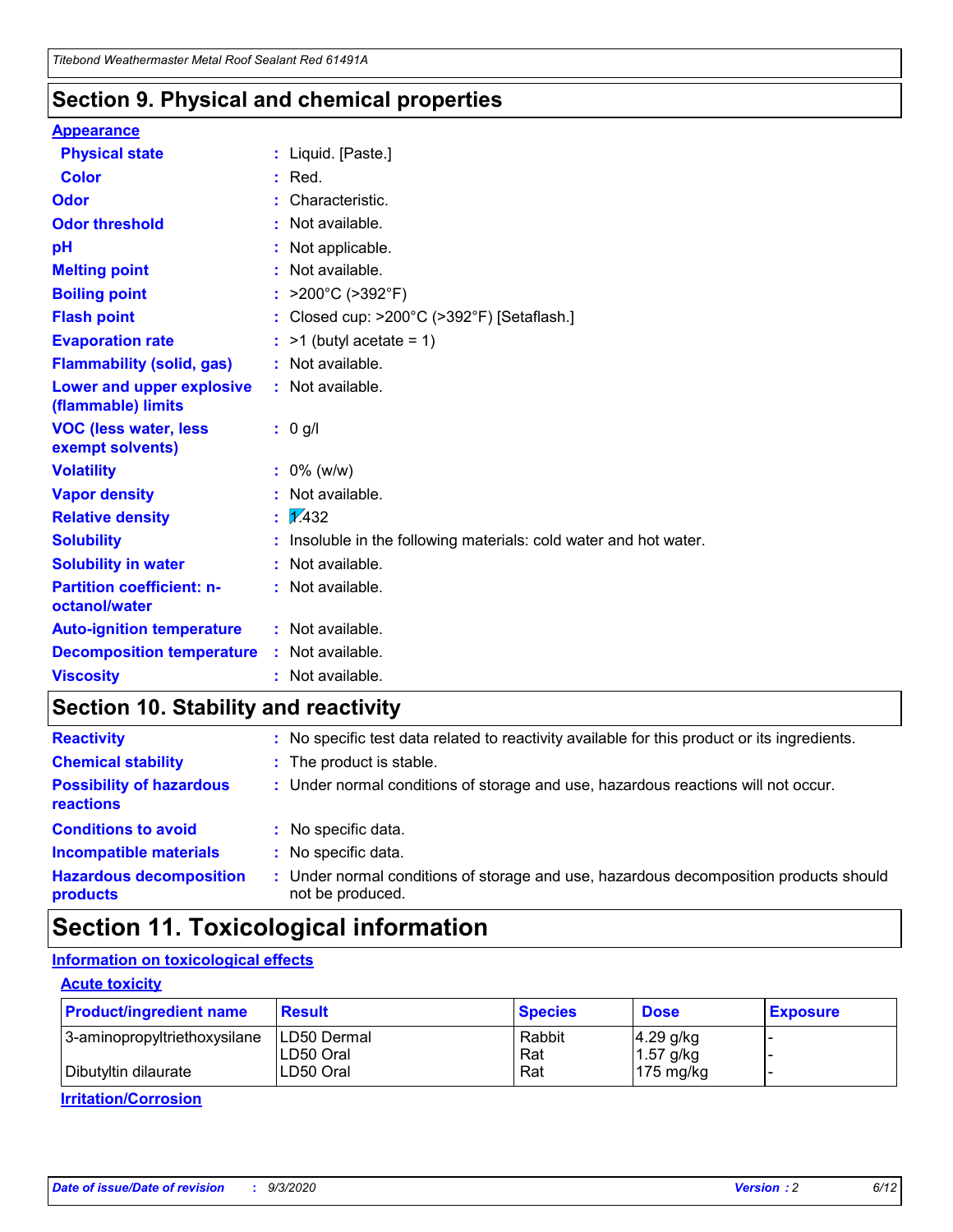## **Section 11. Toxicological information**

| <b>Product/ingredient name</b> | <b>Result</b>                 | <b>Species</b> | <b>Score</b> | <b>Exposure</b>    | <b>Observation</b>       |
|--------------------------------|-------------------------------|----------------|--------------|--------------------|--------------------------|
| 3-aminopropyltriethoxysilane   | Eyes - Mild irritant          | Rabbit         |              | $100 \text{ mg}$   |                          |
|                                | Eyes - Severe irritant        | Rabbit         |              | 24 hours 750       |                          |
|                                |                               |                |              | ug                 |                          |
|                                | <b>Skin - Severe irritant</b> | Rabbit         |              | 24 hours 5         | $\overline{\phantom{0}}$ |
| Dibutyltin dilaurate           | Eyes - Moderate irritant      | Rabbit         |              | mg<br>24 hours 100 |                          |
|                                |                               |                |              | mg                 |                          |
|                                | Skin - Severe irritant        | Rabbit         |              | 500 mg             | -                        |

#### **Sensitization**

Not available.

#### **Mutagenicity**

Not available.

#### **Carcinogenicity**

Not available.

#### **Reproductive toxicity**

Not available.

#### **Teratogenicity**

Not available.

#### **Specific target organ toxicity (single exposure)**

Not available.

#### **Specific target organ toxicity (repeated exposure)**

| <b>Name</b>                                                                  |                                                                                    | <b>Category</b>                                     | <b>Route of</b><br>exposure | <b>Target organs</b> |  |  |
|------------------------------------------------------------------------------|------------------------------------------------------------------------------------|-----------------------------------------------------|-----------------------------|----------------------|--|--|
| Dibutyltin dilaurate                                                         |                                                                                    | Category 1                                          | $\overline{\phantom{0}}$    | respiratory system   |  |  |
| <b>Aspiration hazard</b><br>Not available.                                   |                                                                                    |                                                     |                             |                      |  |  |
| <b>Information on the likely</b><br>routes of exposure                       | : Not available.                                                                   |                                                     |                             |                      |  |  |
| <b>Potential acute health effects</b>                                        |                                                                                    |                                                     |                             |                      |  |  |
| <b>Eye contact</b>                                                           | : May cause eye irritation.                                                        |                                                     |                             |                      |  |  |
| <b>Inhalation</b>                                                            |                                                                                    | : No known significant effects or critical hazards. |                             |                      |  |  |
| <b>Skin contact</b>                                                          |                                                                                    | : May cause skin irritation.                        |                             |                      |  |  |
| <b>Ingestion</b>                                                             |                                                                                    | : No known significant effects or critical hazards. |                             |                      |  |  |
| Symptoms related to the physical, chemical and toxicological characteristics |                                                                                    |                                                     |                             |                      |  |  |
| <b>Eye contact</b>                                                           | : Adverse symptoms may include the following:<br>irritation<br>watering<br>redness |                                                     |                             |                      |  |  |
| <b>Inhalation</b>                                                            | reduced fetal weight<br>increase in fetal deaths<br>skeletal malformations         | : Adverse symptoms may include the following:       |                             |                      |  |  |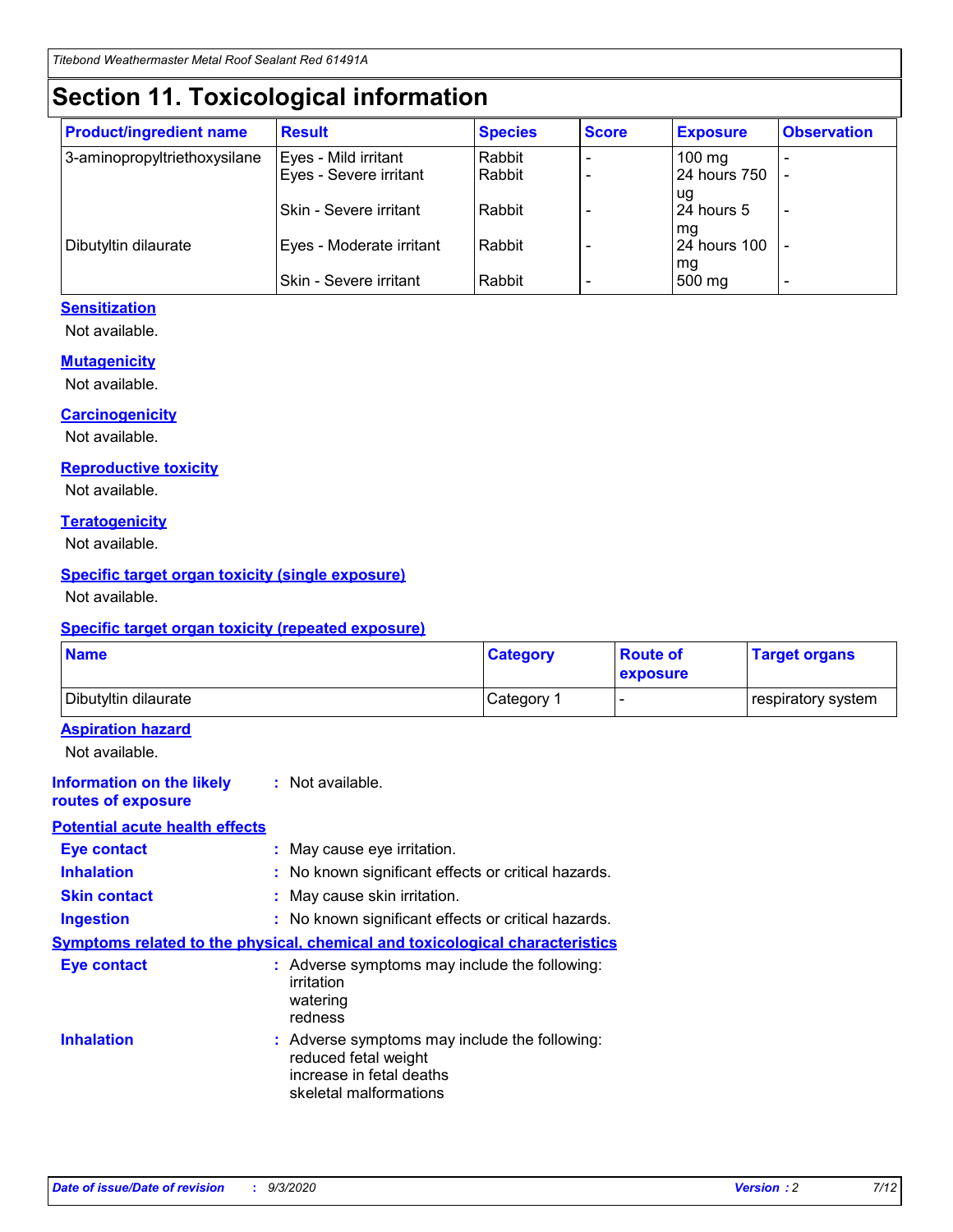*Titebond Weathermaster Metal Roof Sealant Red 61491A*

# **Section 11. Toxicological information**

| <b>Skin contact</b>                     | : Adverse symptoms may include the following:<br>irritation                                                                 |  |
|-----------------------------------------|-----------------------------------------------------------------------------------------------------------------------------|--|
|                                         | redness                                                                                                                     |  |
|                                         | reduced fetal weight<br>increase in fetal deaths                                                                            |  |
|                                         | skeletal malformations                                                                                                      |  |
| <b>Ingestion</b>                        | : Adverse symptoms may include the following:<br>reduced fetal weight<br>increase in fetal deaths<br>skeletal malformations |  |
|                                         | Delayed and immediate effects and also chronic effects from short and long term exposure                                    |  |
| <b>Short term exposure</b>              |                                                                                                                             |  |
| <b>Potential immediate</b><br>effects   | : Not available.                                                                                                            |  |
| <b>Potential delayed effects</b>        | : Not available.                                                                                                            |  |
| <b>Long term exposure</b>               |                                                                                                                             |  |
| <b>Potential immediate</b><br>effects   | : Not available.                                                                                                            |  |
| <b>Potential delayed effects</b>        | : Not available.                                                                                                            |  |
| <b>Potential chronic health effects</b> |                                                                                                                             |  |
| Not available.                          |                                                                                                                             |  |
| <b>General</b>                          | Once sensitized, a severe allergic reaction may occur when subsequently exposed to<br>very low levels.                      |  |
| <b>Carcinogenicity</b>                  | : No known significant effects or critical hazards.                                                                         |  |
| <b>Mutagenicity</b>                     | : No known significant effects or critical hazards.                                                                         |  |
| <b>Teratogenicity</b>                   | May damage the unborn child.                                                                                                |  |
| <b>Developmental effects</b>            | : No known significant effects or critical hazards.                                                                         |  |
| <b>Fertility effects</b>                | May damage fertility.                                                                                                       |  |
| <b>Numerical measures of toxicity</b>   |                                                                                                                             |  |
| <b>Acute toxicity estimates</b>         |                                                                                                                             |  |
| الملحلة والمستحيط والمسالم              |                                                                                                                             |  |

Not available.

# **Section 12. Ecological information**

#### **Toxicity**

| <b>Product/ingredient name</b> | <b>Result</b>                                       | <b>Species</b>               | <b>Exposure</b>       |
|--------------------------------|-----------------------------------------------------|------------------------------|-----------------------|
| Dibutyltin dilaurate           | $ IC50>3$ mg/l<br>Chronic EC10 > 2 mg/l Fresh water | Algae<br>Algae - Desmodesmus | 72 hours<br>196 hours |
|                                |                                                     | subspicatus                  |                       |

#### **Persistence and degradability**

| <b>Product/ingredient name</b> | <b>Test</b>                                                                    | <b>Result</b>  |  | <b>Dose</b>       | <b>Inoculum</b>         |
|--------------------------------|--------------------------------------------------------------------------------|----------------|--|-------------------|-------------------------|
| Dibutyltin dilaurate           | OECD 301F<br>Ready<br>Biodegradability -<br>Manometric<br>Respirometry<br>Test | 23 % - 28 days |  |                   |                         |
| <b>Product/ingredient name</b> | <b>Aquatic half-life</b>                                                       |                |  | <b>Photolysis</b> | <b>Biodegradability</b> |
| Dibutyltin dilaurate           |                                                                                |                |  |                   | <b>Inherent</b>         |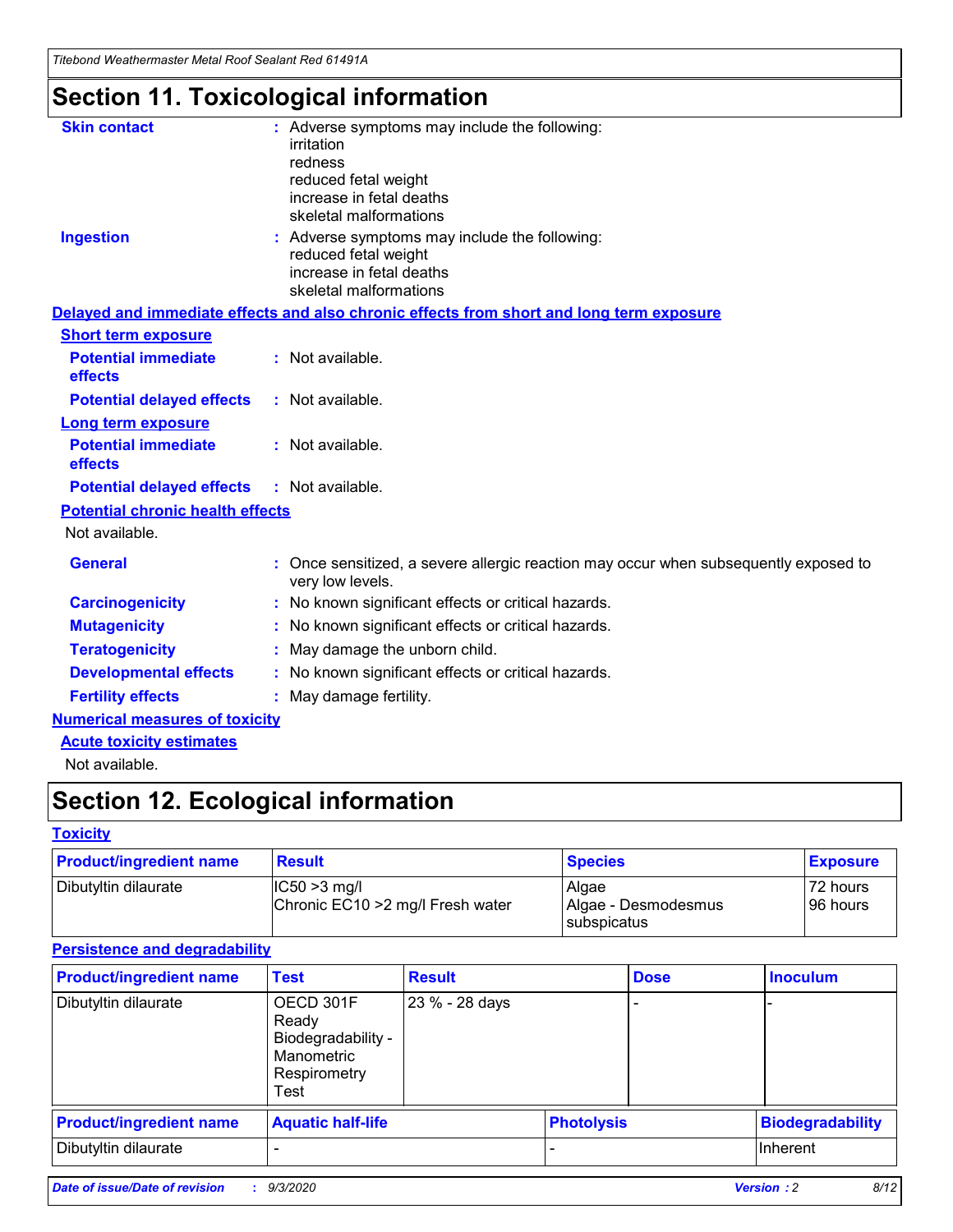# **Section 12. Ecological information**

#### **Bioaccumulative potential**

| <b>Product/ingredient name</b> | <b>LogP</b> <sub>ow</sub> | <b>BCF</b> | <b>Potential</b> |
|--------------------------------|---------------------------|------------|------------------|
| 3-aminopropyltriethoxysilane   | 4.44                      | 3.4        | low              |
| Dibutyltin dilaurate           |                           | 2.91       | low              |

#### **Mobility in soil**

| <b>MODILLY III SOIL</b>                                       |                                                     |
|---------------------------------------------------------------|-----------------------------------------------------|
| <b>Soil/water partition</b><br>coefficient (K <sub>oc</sub> ) | : Not available.                                    |
| <b>Other adverse effects</b>                                  | : No known significant effects or critical hazards. |

### **Section 13. Disposal considerations**

**Disposal methods :**

The generation of waste should be avoided or minimized wherever possible. Disposal of this product, solutions and any by-products should at all times comply with the requirements of environmental protection and waste disposal legislation and any regional local authority requirements. Dispose of surplus and non-recyclable products via a licensed waste disposal contractor. Waste should not be disposed of untreated to the sewer unless fully compliant with the requirements of all authorities with jurisdiction. Waste packaging should be recycled. Incineration or landfill should only be considered when recycling is not feasible. This material and its container must be disposed of in a safe way. Care should be taken when handling emptied containers that have not been cleaned or rinsed out. Empty containers or liners may retain some product residues. Avoid dispersal of spilled material and runoff and contact with soil, waterways, drains and sewers.

### **Section 14. Transport information**

|                                      | <b>DOT</b><br><b>Classification</b> | <b>TDG</b><br><b>Classification</b> | <b>Mexico</b><br><b>Classification</b> | <b>ADR/RID</b>           | <b>IMDG</b>              | <b>IATA</b>    |
|--------------------------------------|-------------------------------------|-------------------------------------|----------------------------------------|--------------------------|--------------------------|----------------|
| <b>UN number</b>                     | Not regulated.                      | Not regulated.                      | Not regulated.                         | Not regulated.           | Not regulated.           | Not regulated. |
| <b>UN proper</b><br>shipping name    |                                     |                                     |                                        |                          |                          |                |
| <b>Transport</b><br>hazard class(es) | $\blacksquare$                      | $\overline{\phantom{0}}$            | $\overline{\phantom{a}}$               | $\overline{\phantom{0}}$ | $\overline{\phantom{a}}$ | $\blacksquare$ |
| <b>Packing group</b>                 |                                     |                                     |                                        |                          |                          | -              |
| <b>Environmental</b><br>hazards      | No.                                 | No.                                 | No.                                    | No.                      | No.                      | No.            |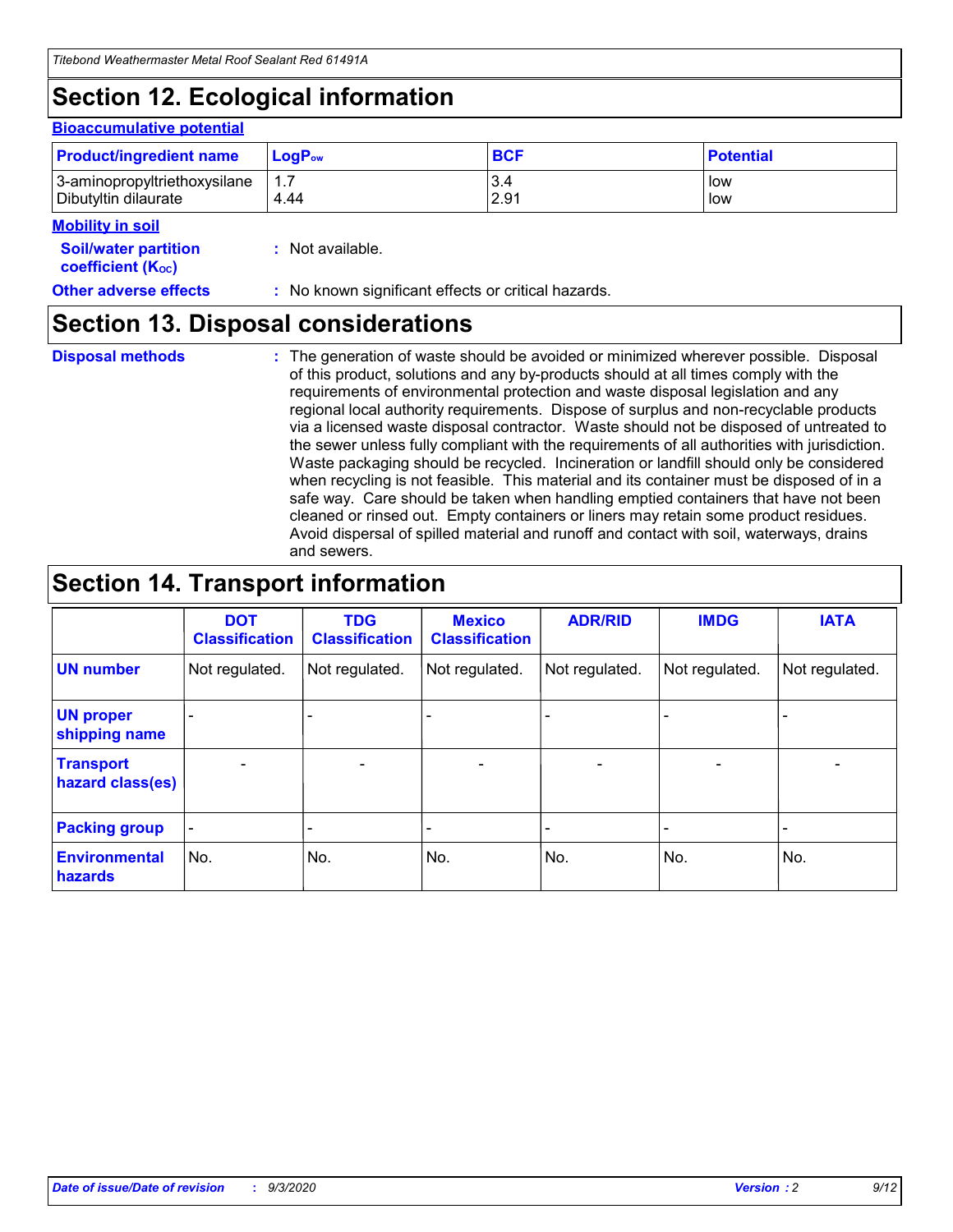### **Section 15. Regulatory information**

#### **U.S. Federal regulations**

#### **SARA 302/304**

#### **Composition/information on ingredients**

No products were found.

| SARA 304 RQ | Not applicable. |
|-------------|-----------------|
|-------------|-----------------|

#### **SARA 311/312**

**Classification :** EYE IRRITATION - Category 2B SKIN SENSITIZATION - Category 1 TOXIC TO REPRODUCTION - Category 1B HNOC - Product generates methanol during cure.

#### **Composition/information on ingredients**

| <b>Name</b>                  | $\frac{9}{6}$ | <b>Classification</b>                                                                                                                                                                                                                                                                                      |
|------------------------------|---------------|------------------------------------------------------------------------------------------------------------------------------------------------------------------------------------------------------------------------------------------------------------------------------------------------------------|
| 3-aminopropyltriethoxysilane | $\leq$ 3      | <b>FLAMMABLE LIQUIDS - Category 4</b><br><b>ACUTE TOXICITY (oral) - Category 4</b><br><b>SKIN IRRITATION - Category 2</b><br>EYE IRRITATION - Category 2A                                                                                                                                                  |
| Dibutyltin dilaurate         | ≤0.3          | <b>ACUTE TOXICITY (oral) - Category 3</b><br>SKIN CORROSION - Category 1C<br>SERIOUS EYE DAMAGE - Category 1<br>SKIN SENSITIZATION - Category 1<br><b>GERM CELL MUTAGENICITY - Category 2</b><br>TOXIC TO REPRODUCTION - Category 1B<br>SPECIFIC TARGET ORGAN TOXICITY (REPEATED<br>EXPOSURE) - Category 1 |

#### **State regulations**

**Massachusetts :**

: None of the components are listed.

**New York :** None of the components are listed. **New Jersey :** None of the components are listed.

**Pennsylvania :** None of the components are listed.

#### **California Prop. 65**

WARNING: This product can expose you to methanol, which is known to the State of California to cause birth defects or other reproductive harm. For more information go to www.P65Warnings.ca.gov.

| Ingredient name | No significant risk<br>level | <b>Maximum</b><br>acceptable dosage<br><b>level</b> |
|-----------------|------------------------------|-----------------------------------------------------|
| l methanol      |                              | Yes.                                                |

#### **International regulations**

**Chemical Weapon Convention List Schedules I, II & III Chemicals** Not listed.

#### **Montreal Protocol**

Not listed.

**Stockholm Convention on Persistent Organic Pollutants**

Not listed.

#### **UNECE Aarhus Protocol on POPs and Heavy Metals** Not listed.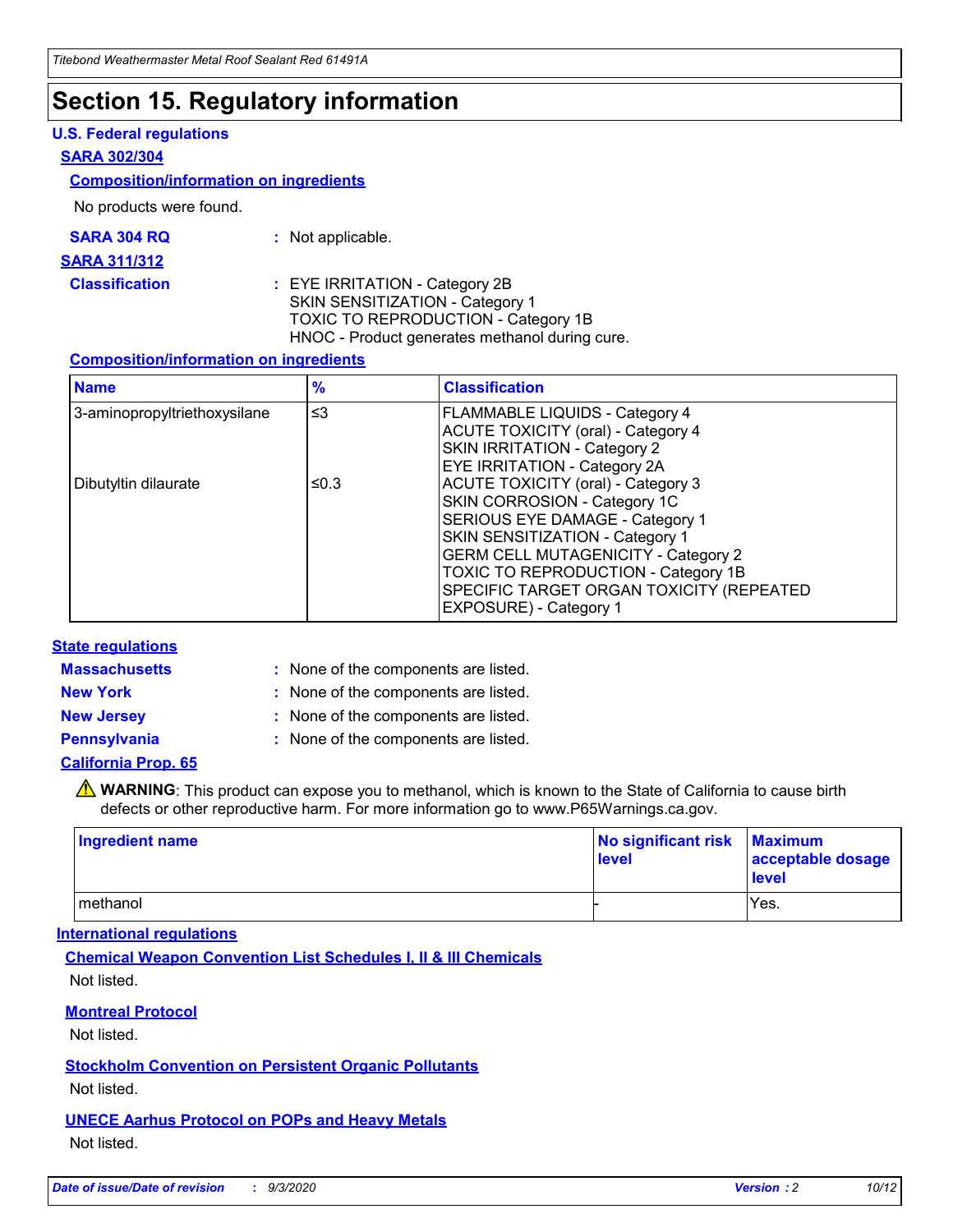### **Section 15. Regulatory information**

#### **Inventory list**

- 
- **China :** Not determined.

**United States TSCA 8(b) inventory**

**:** All components are active or exempted.

# **Section 16. Other information**





**Caution: HMIS® ratings are based on a 0-4 rating scale, with 0 representing minimal hazards or risks, and 4 representing significant hazards or risks. Although HMIS® ratings and the associated label are not required on SDSs or products leaving a facility under 29 CFR 1910.1200, the preparer may choose to provide them. HMIS® ratings are to be used with a fully implemented HMIS® program. HMIS® is a registered trademark and service mark of the American Coatings Association, Inc.**

**The customer is responsible for determining the PPE code for this material. For more information on HMIS® Personal Protective Equipment (PPE) codes, consult the HMIS® Implementation Manual.**

**National Fire Protection Association (U.S.A.)**



**Reprinted with permission from NFPA 704-2001, Identification of the Hazards of Materials for Emergency Response Copyright ©1997, National Fire Protection Association, Quincy, MA 02269. This reprinted material is not the complete and official position of the National Fire Protection Association, on the referenced subject which is represented only by the standard in its entirety.**

**Copyright ©2001, National Fire Protection Association, Quincy, MA 02269. This warning system is intended to be interpreted and applied only by properly trained individuals to identify fire, health and reactivity hazards of chemicals. The user is referred to certain limited number of chemicals with recommended classifications in NFPA 49 and NFPA 325, which would be used as a guideline only. Whether the chemicals are classified by NFPA or not, anyone using the 704 systems to classify chemicals does so at their own risk.**

#### **Procedure used to derive the classification**

| <b>Classification</b>                                                                                         | <b>Justification</b>                                  |
|---------------------------------------------------------------------------------------------------------------|-------------------------------------------------------|
| <b>EYE IRRITATION - Category 2B</b><br>SKIN SENSITIZATION - Category 1<br>TOXIC TO REPRODUCTION - Category 1B | Expert judgment<br>Expert judgment<br>Expert judgment |
| <b>History</b>                                                                                                |                                                       |

| .                                 |             |
|-----------------------------------|-------------|
| <b>Date of printing</b>           | : 4/22/2022 |
| Date of issue/Date of<br>revision | : 9/3/2020  |
| Date of previous issue            | : 9/3/2020  |
| <b>Version</b>                    | $\cdot$ 2   |
|                                   |             |